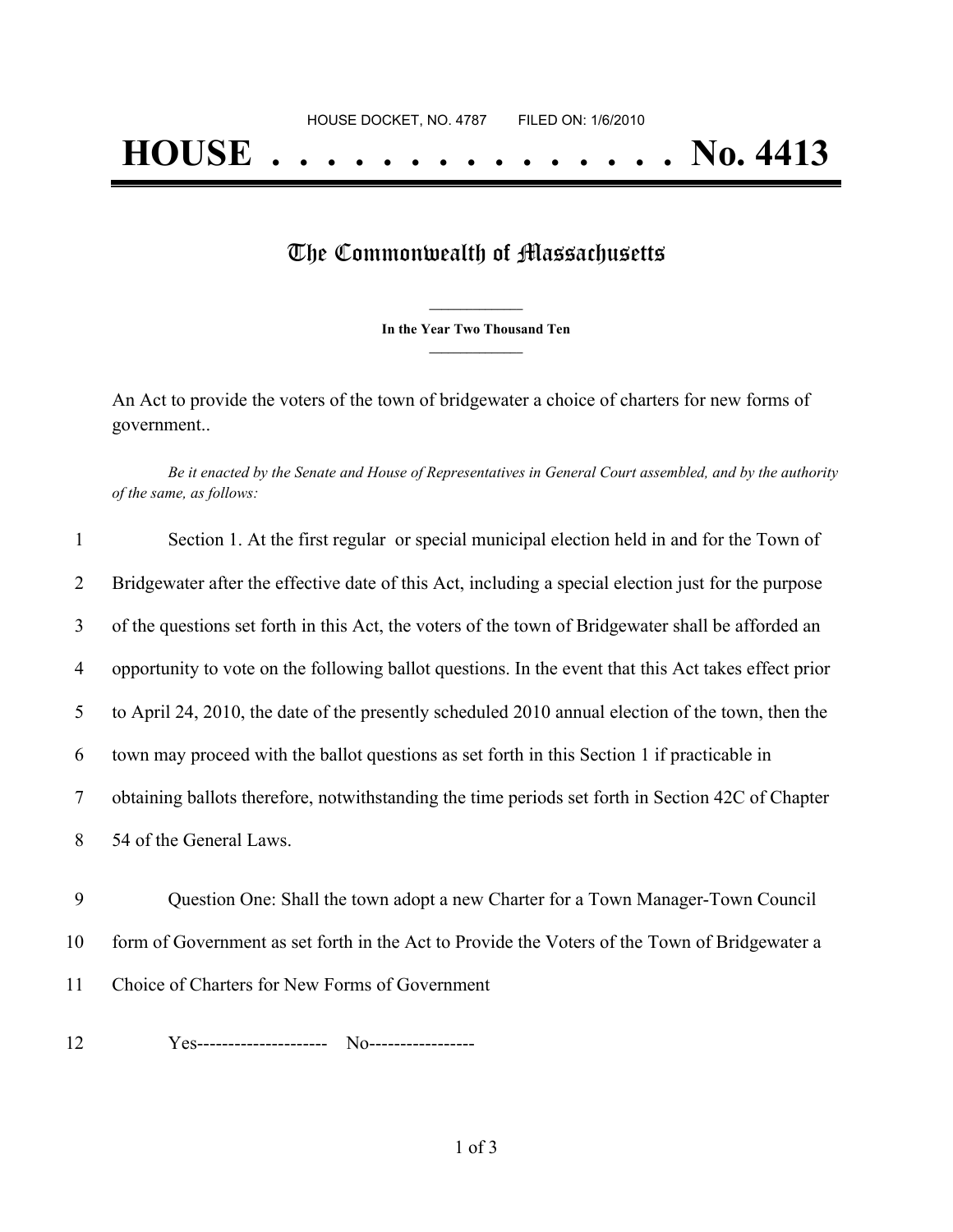| 13 | Question Two: Shall the town adopt a new Charter for a Town Manager-Selectmen-Open                |
|----|---------------------------------------------------------------------------------------------------|
| 14 | Town Meeting form of Government as set forth in the Act to Provide the Voters of the Town of      |
| 15 | Bridgewater a Choice of Charters for New Forms of Government                                      |
| 16 | Yes---------------- No------------------                                                          |
| 17 | A summary of each form of government may be provided with the ballot questions, as                |
| 18 | may be prepared by attorneys for the town.                                                        |
| 19 | Section 2. If neither Question One nor Question Two set forth in section 1 of this Act            |
| 20 | passes by a majority of the votes cast, then neither form of government shall take effect and the |
| 21 | Town of Bridgewater shall continue with the present form of town meeting-selectmen                |
| 22 | Government. If either Question one or Question two set forth in section 1 of this Act passes by a |
| 23 | majority of the votes cast, then that form of government that has obtained the majority favorable |
| 24 | vote, shall take effect in accordance with the terms set forth in the Charter so approved.        |
| 25 | If both Question One and Question Two passes by a majority of the votes cast, then that           |
| 26 | Charter for a new form of government that obtains the highest number of votes cast in favor shall |
| 27 | take effect in accordance with the terms set forth in the Charter so approved.                    |
| 28 | Section 3. Charter for a TOWN MANAGER-TOWN COUNCIL form of government. In                         |
| 29 | the event that the voters of the Town adopt the Charter for a Town Manager-Town Council Form      |
| 30 | of Government pursuant to section 2 of this Act, the attached Charter shall become effective in   |
| 31 | accordance with its terms:                                                                        |
| 32 | Section 4. Charter for a TOWN MANAGER-SELECTMEN-OPEN TOWN MEETING                                 |
| 33 | form of Government. In the event that the voters of the Town adopt the Charter for a Town         |

of 3